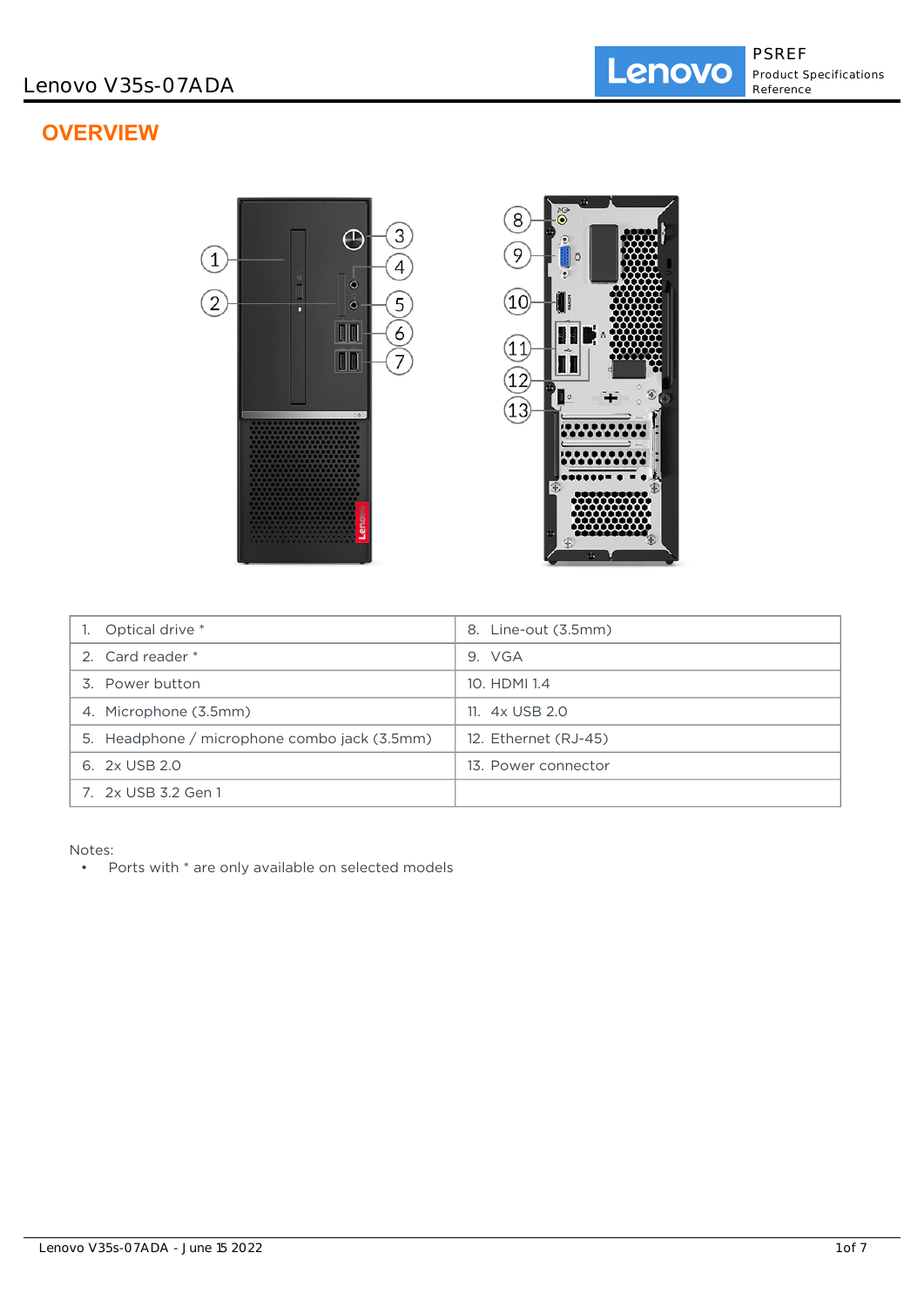## Lenovo V35s-07ADA

# **PERFORMANCE**

## **Processor**

## **Processor Family**

AMD Athlon™ or AMD Ryzen™ 3 / 5 Processor

## **Processor**\*\*

| Processor Name             |                | Cores   Threads | <b>Base</b><br>Frequency | Max<br>Frequency | Cache                         | Memory<br>Support | <b>Processor Graphics</b>     |
|----------------------------|----------------|-----------------|--------------------------|------------------|-------------------------------|-------------------|-------------------------------|
| AMD Athlon Silver<br>3050U | $\overline{2}$ | 2               | 2.3GHz                   | $3.2$ GHz        | 1MB L2 $/$<br>4MBL3           | DDR4-2400         | AMD Radeon™<br>Graphics       |
| AMD Ryzen 3<br>3250U       |                | 4               | $2.6$ GHz                | 3.5GHz           | 1MB L2 $/$<br>4MBL3           | <b>DDR4-2400</b>  | <b>AMD Radeon Graphics</b>    |
| AMD Ryzen 5<br>3500U       | 4              | 8               | $2.1$ GHz                | $3.7$ GHz        | 2MB L2 /<br>4MB <sub>L3</sub> | <b>DDR4-2400</b>  | AMD Radeon Vega 8<br>Graphics |

## **Operating System**

#### **Operating System**\*\*

- Windows® 11 Pro 64
- Windows 11 Home 64
- Windows 11 DG Windows 10 Pro 64
- Windows 10 Pro 64
- Windows 10 Home 64
- No operating system

## **Graphics**

#### **Graphics**\*\* [1]

| Graphics                      | Type              | Memory | Connector                             | Max Resolution                               | Key<br>Features |
|-------------------------------|-------------------|--------|---------------------------------------|----------------------------------------------|-----------------|
| AMD Radeon Graphics           | Integrated Shared |        | $1x$ HDMI <sup>®</sup> 1.4, 1x<br>VGA | 3840x2160@30Hz(HDMI),<br>1920x1080@60Hz(VGA) | DirectX® 12     |
| AMD Radeon Vega 8<br>Graphics | Integrated Shared |        | 1x HDMI 1.4, 1x<br><b>VGA</b>         | 3840x2160@30Hz(HDMI),<br>1920x1080@60Hz(VGA) | DirectX 12      |

Notes:

1. The information of integrated graphics are not applicable for the models without integrated graphics (for the details, please refer to processor section)

## **Monitor Support**

#### **Monitor Support**

Supports up to 2 independent displays via onboard ports (VGA and HDMI)

## **Chipset**

**Chipset**

AMD SoC (System on Chip) platform

## **Memory**

#### **Max Memory**[1]

Up to 32GB DDR4-2400

#### **Memory Slots**

Two DDR4 SO-DIMM slots, dual-channel capable

#### **Memory Type**\*\* [2]

- DDR4-2400
- DDR4-2666

## **Memory Protection**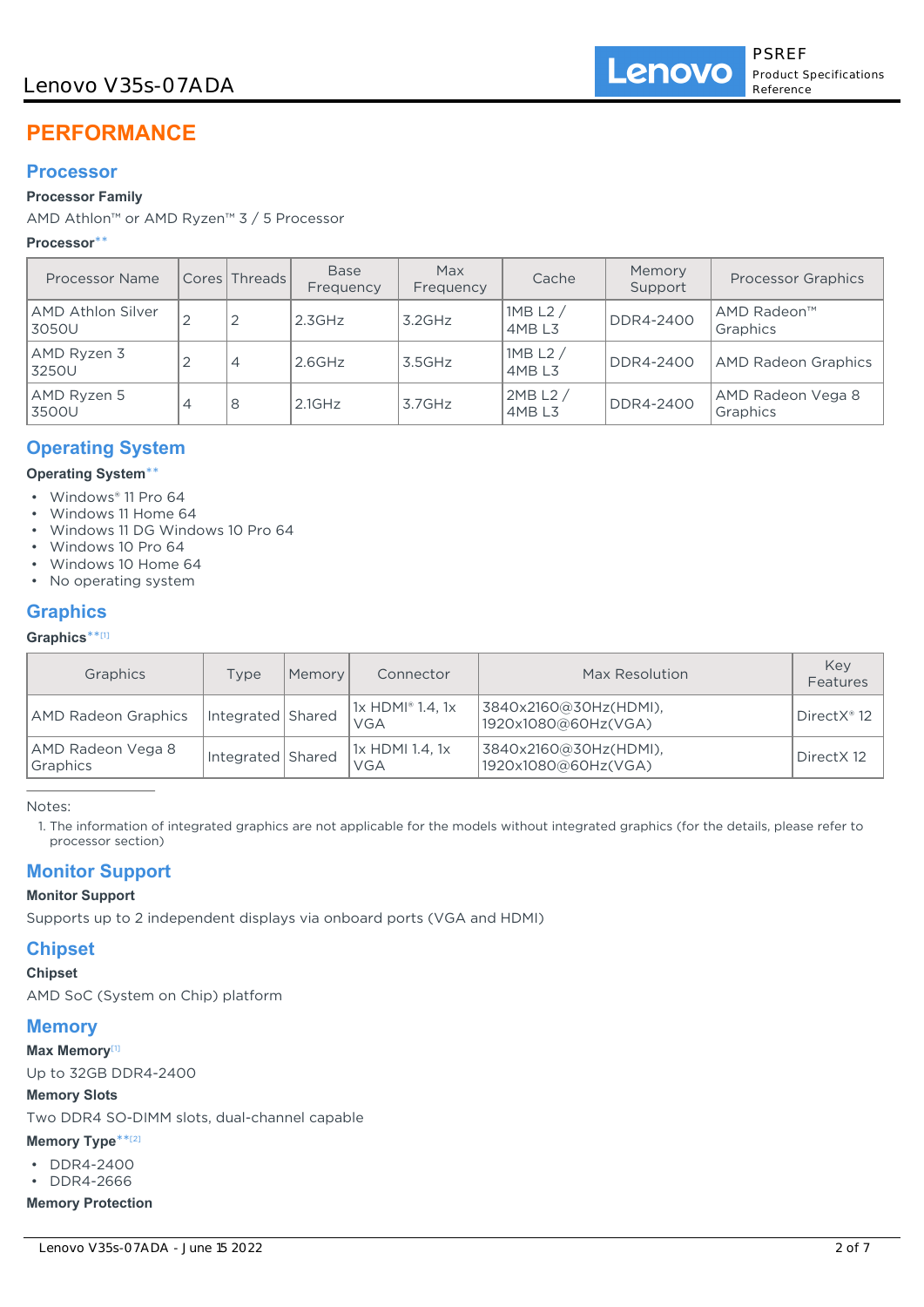## Lenovo V35s-07ADA

Lenovo

Non-ECC

Notes:

- 1. The max memory is based on the test results with current Lenovo® memory offerings. The system may support more memory as the technology develops.
- 2. Installed memory is actually 2666MHz, but may run at 2400MHz or 2666MHz depending on the memory support capability of processor

### **Storage**

#### **Storage Support**[1]

Up to two drives, 1x 3.5" HDD + 1x M.2 SSD

- 3.5" HDD up to 2TB
- M.2 SSD up to 512GB

#### **Storage Type**\*\*\*

| Disk Type                | Interface                  |      | RPM Security |
|--------------------------|----------------------------|------|--------------|
| 3.5" SATA HDD SATA 6Gb/s |                            | 7.2K |              |
| M.2 2242 SSD             | I PCIe® NVMe®              |      |              |
| M.2 2280 SSD             | <b>PCIe NVMe</b>           |      |              |
| M.2 2280 SSD             | PCIe NVMe, PCIe 2.0 x4   - |      |              |

#### **RAID**

No support

Notes:

1. The storage capacity supported is based on the test results with current Lenovo storage offerings. The system may support larger storage as the technology develops.

## **Removable Storage**

#### **Optical**

• DVD burner (DVD±RW), SATA 1.5Gb/s, slim (9.0mm)

#### • None **Card Reader**

- 7-in-1 card reader (SD, SDHC, SDXC, MMC, MS, MS-Pro, MMC plus)
- No card reader

## **Multi-Media**

#### **Audio Chip**

High Definition (HD) Audio, Realtek® ALC222 codec

**Speakers**

No speakers

#### **Power Supply**

#### **Power Supply**

|                   | Power Type Efficiency Key Features |
|-------------------|------------------------------------|
| 90W   Adapter   - |                                    |

## **DESIGN**

## **Input Device**

#### **Keyboard**\*\*

- Lenovo Calliope Keyboard (USB connector), black
- Lenovo Traditional Keyboard (USB connector), black
- No keyboard

#### **Mouse**\*\*

• Lenovo Calliope Mouse (USB connector), black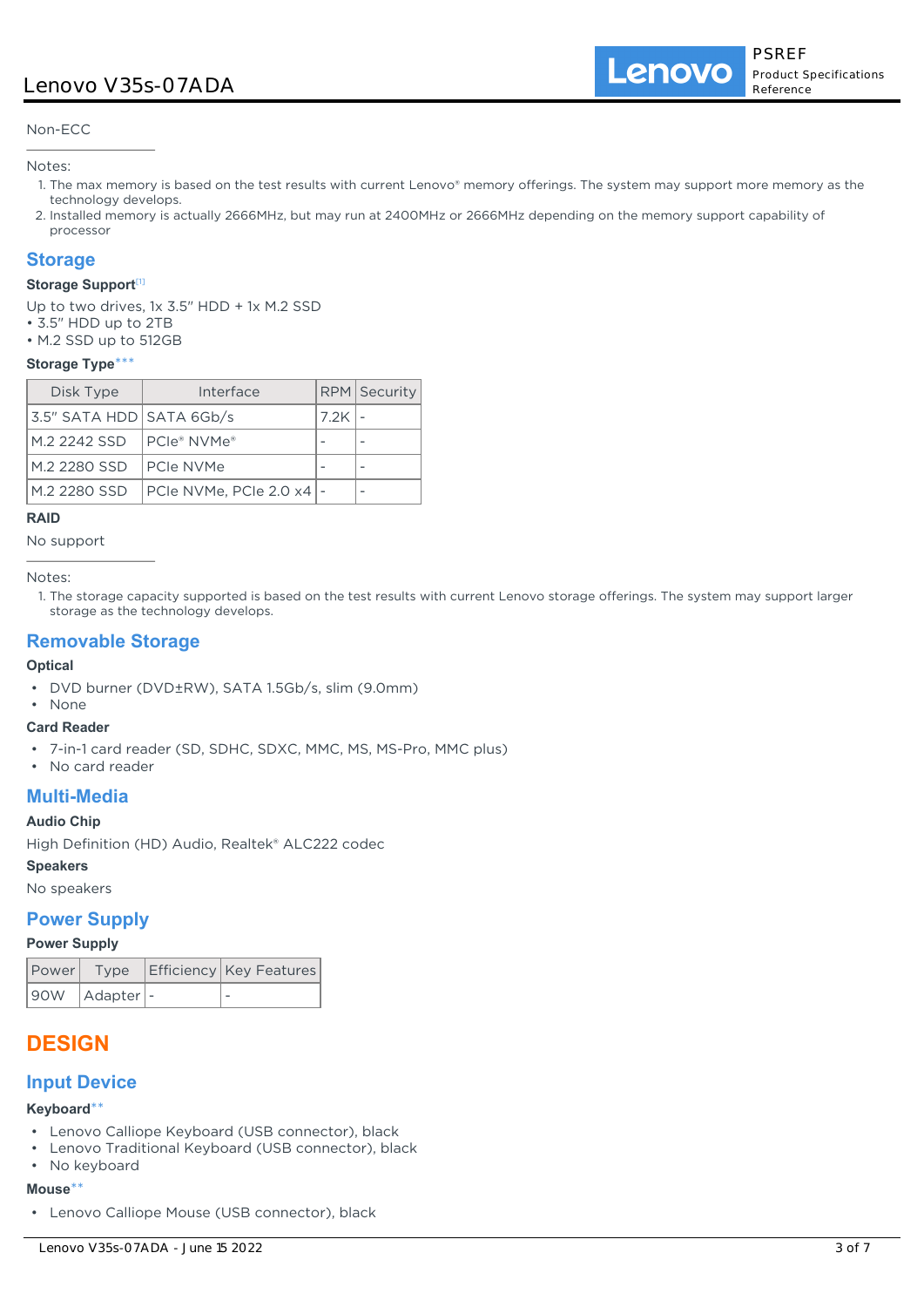## Lenovo V35s-07ADA

- Lenovo Fingerprint Mouse (USB connector), black
- No mouse

## **Mechanical**

#### **Buttons**

- Power button
- Optical drive eject button (ODD models only)

#### **Form Factor**

SFF (7.4L)

#### **Dimensions (WxDxH)**

100 x 291 x 270 mm (3.94 x 11.46 x 10.63 inches)

#### **Weight**

Around 3.05 kg (6.72 lbs)

#### **Case Color**

Black

#### **Bays**

• 1x 3.5" disk bay

• 1x slim ODD bay

#### **Expansion Slots**

Two M.2 slots (one for WLAN, one for SSD)

#### **Stand**

No stand

#### **Mounting**

None

## **CONNECTIVITY**

### **Network**

#### **Onboard Ethernet**

Gigabit Ethernet, Realtek RTL8111GN, 1x RJ-45, supports Wake-on-LAN

#### **Optional Ethernet**

No optional Ethernet

## **WLAN + Bluetooth®**\*\* [1]

- Realtek RTL8822CE, 802.11ac Dual Band 1x1 Wi-Fi® + Bluetooth 5.0, M.2 card
- Realtek RTL8822CE, 802.11ac Dual Band 2x2 Wi-Fi + Bluetooth 5.0, M.2 card
- Qualcomm® QCA9377, 802.11ac Dual Band 1x1 Wi-Fi + Bluetooth 4.0, M.2 card
- No WLAN and Bluetooth

#### Notes:

1. Bluetooth 5.2 is hardware ready but may run at a lower version due to OS limitation

#### **Ports**[1]

#### **Front Ports**

- $\cdot$  2x USB 2.0
- 2x USB 3.2 Gen 1
- 1x headphone / microphone combo jack (3.5mm)
- 1x microphone (3.5mm)

#### **Optional Front Ports**

#### 1x card reader

#### **Rear Ports**[2]

- 4x USB 2.0
- 1x VGA
- 1x HDMI 1.4
- 1x Ethernet (RJ-45)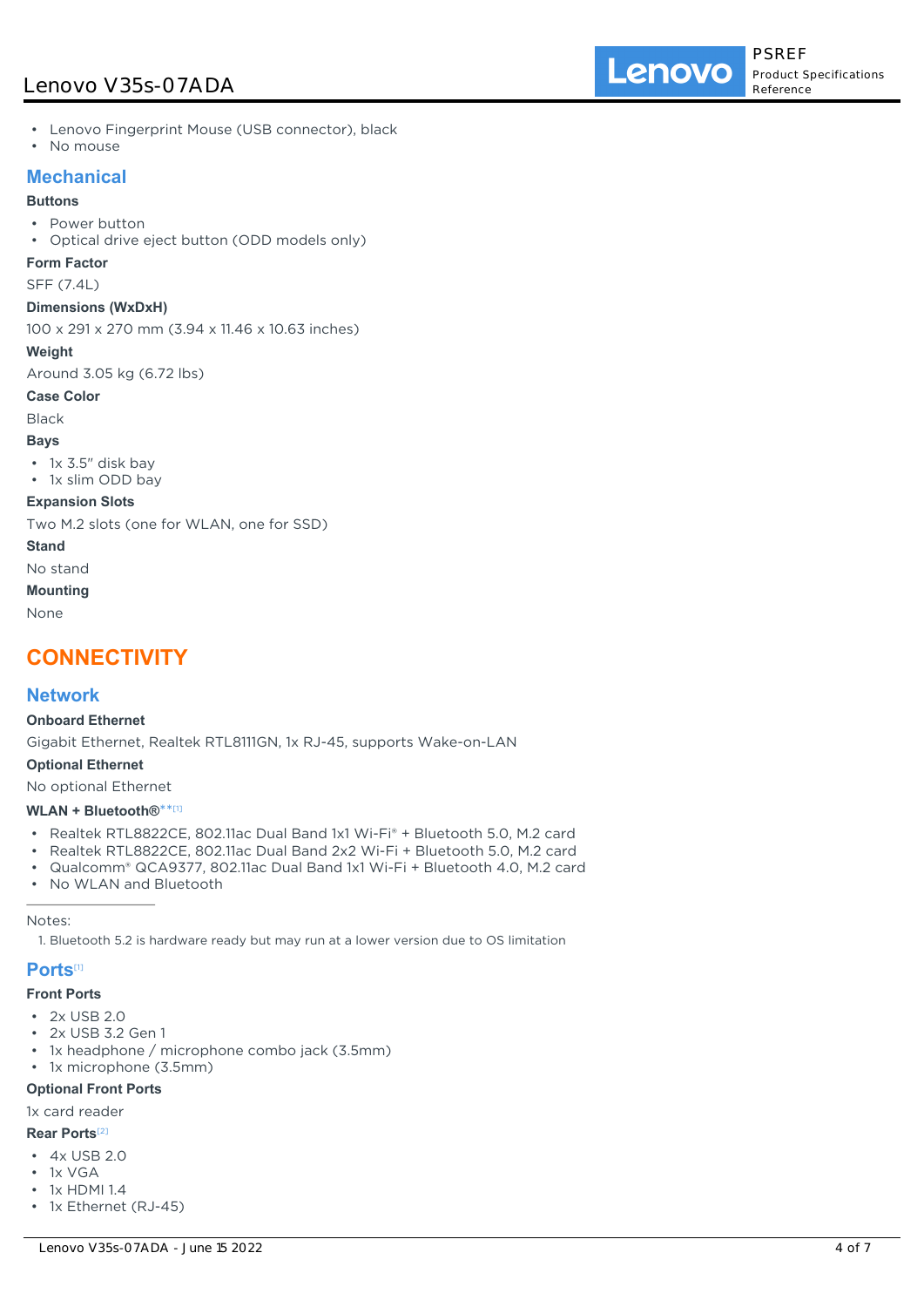• 1x line-out (3.5mm)

#### **Optional Rear Ports**

#### None

Notes:

- 1. The transfer speed of following ports will vary and, depending on many factors, such as the processing speed of the host device, file attributes and other factors related to system configuration and your operating environment, will be slower than theoretical speed. USB 2.0: 480 Mbit/s;
	- USB 3.2 Gen 1 (SuperSpeed USB 5Gbps, formerly USB 3.0 / USB 3.1 Gen 1): 5 Gbit/s;
- USB 3.2 Gen 2 (SuperSpeed USB 10Gbps, formerly USB 3.1 Gen 2): 10 Gbit/s;
- USB 3.2 Gen 2x2 (SuperSpeed USB 20Gbps): 20 Gbit/s;
- Thunderbolt™ 3/4: 40 Gbit/s
- 2. For video ports on discrete graphics, please see graphics section

## **Monitor Cable**

#### **Monitor Cable**

No monitor cable

## **SECURITY & PRIVACY**

## **Security**

#### **Security Chip**

Firmware TPM 2.0 integrated in processor

#### **Physical Locks**

- (Optional) Smart Cable Clip
- Kensington® Security Slot, 3 x 7 mm
- Padlock Loop

#### **Chassis Intrusion Switch**

No chassis intrusion switch

#### **Fingerprint Reader**

- Touch style fingerprint reader on mouse
- No fingerprint reader

#### **BIOS Security**

- Administrator password
- Power-on password
- Hard disk password
- USB port disablement

# **MANAGEABILITY**

## **System Management**

#### **System Management**

Non-vPro

## **SERVICE**

## **Warranty**

#### **Base Warranty**\*\* [1]

- 1-year depot service
- 1-year limited onsite service

Notes:

1. More information of warranty policy, please access https://pcsupport.lenovo.com/warranty

# **ENVIRONMENTAL**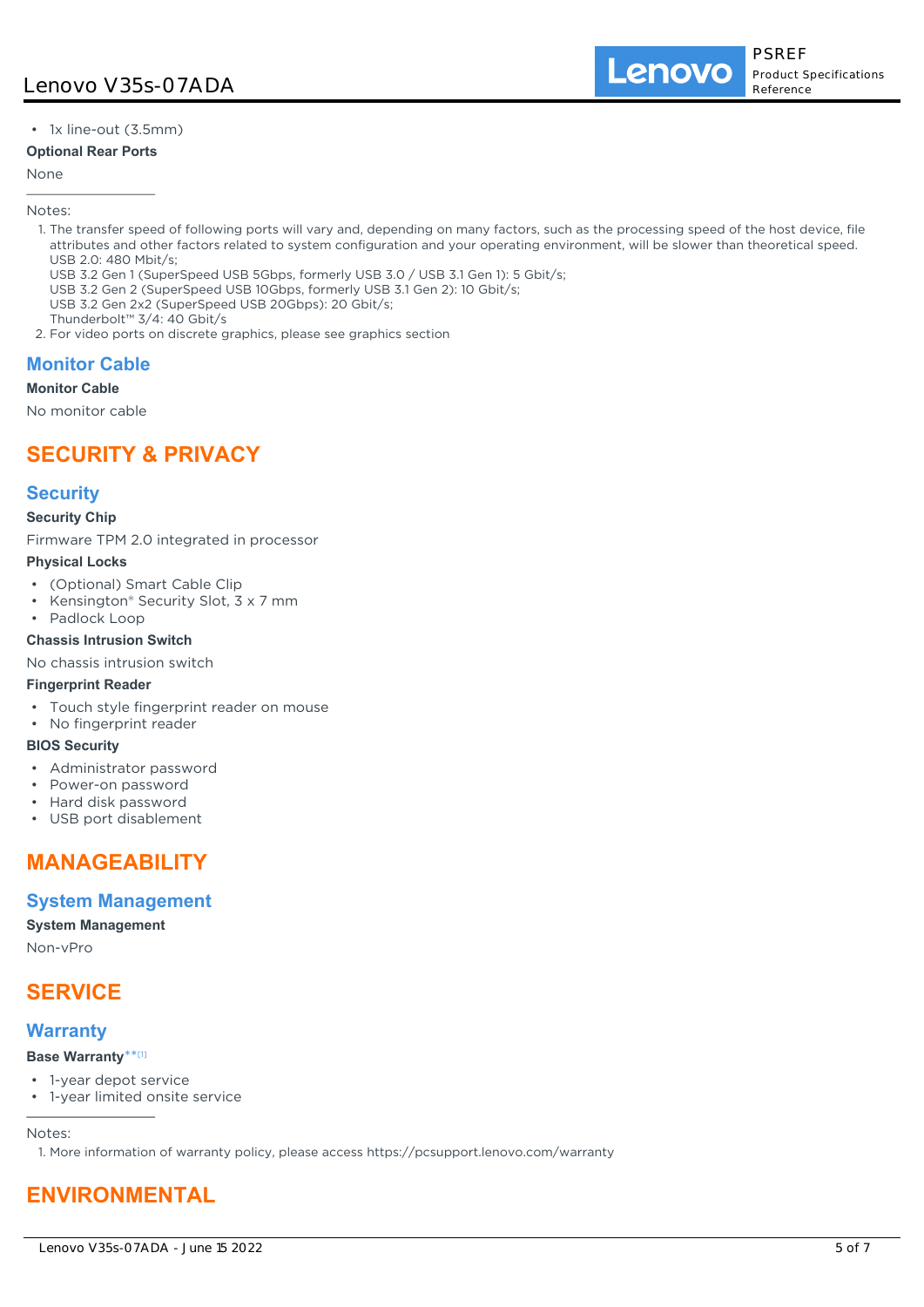## **Operating Environment**

#### **Temperature**

- Operating: 5°C (41°F) to 35°C (95°F)
- Storage: -40°C (-40°F) to 60°C (140°F)

#### **Humidity**

- Operating: 20% to 80%
- Storage: 10% to 90%

#### **Altitude**

- Operating: 0 m (0 ft) to 3048 m (10,000 ft)
- Storage: 0 m (0 ft) to 12192 m (40,000 ft)

## **ACCESSORIES**

## **Bundled Accessories**

#### **Bundled Accessories**

None

## **CERTIFICATIONS**

## **Green Certifications**

#### **Green Certifications**

- (Optional) EPEAT™ Silver
- (Optional) ENERGY STAR® 8.0
- RoHS compliant

### **Other Certifications**

#### **Other Certifications**

(Optional) TÜV Rheinland® Low Noise

- Feature with \*\* means that only one offering listed under the feature is configured on selected models.
- Feature with \*\*\* means that one or more offerings listed under the feature could be configured on selected models.
- Lenovo reserves the right to change specifications or other product information without notice. Lenovo is not responsible for photographic or typographical errors. LENOVO PROVIDES THIS PUBLICATION "AS IS," WITHOUT WARRANTY OF ANY KIND, EITHER EXPRESS OR IMPLIED, INCLUDING THE IMPLIED WARRANTIES OF MERCHANTABILITY OR FITNESS FOR A PARTICULAR PURPOSE. Some jurisdictions do not allow disclaimer of express or implied warranties in certain transactions, therefore this disclaimer may not apply to you.
- The specifications on this page may not be available in all regions, and may be changed or updated without notice.